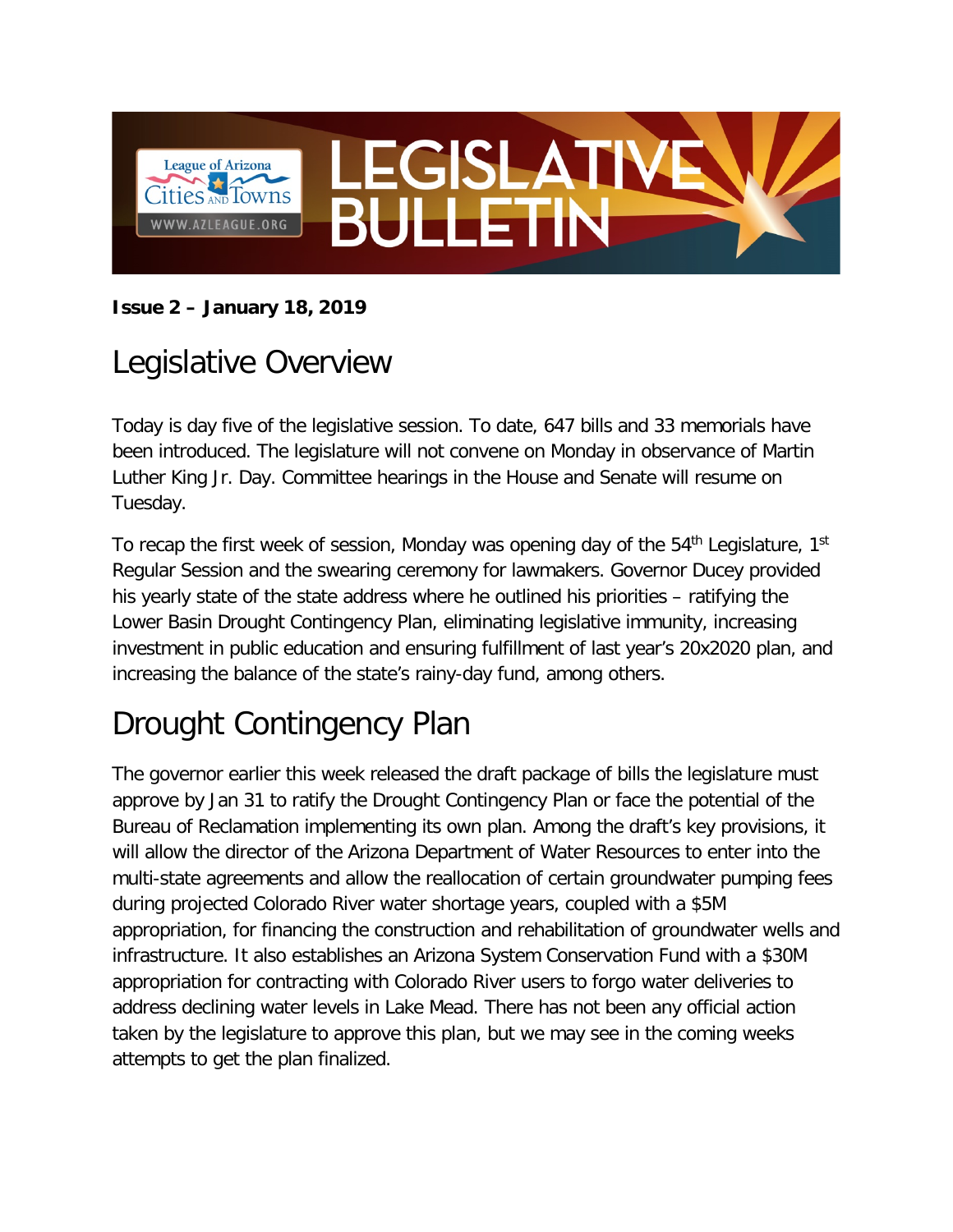# State Budget

Governor Ducey unveiled his fiscal year 2020 state budget today, and we have done preliminary review of the documents to determine the impacts to cities and towns.

As a result of last year's House Bill 2166, which created a Highway Safety Fee to fund the state's Highway Patrol, the governor did not propose any further sweeps to the Highway User Revenue Fund (HURF). In last year's budget, the amount of HURF swept dropped significantly to \$15M; however, the governor's budget fully restores HURF. The full restoration should result in an additional \$7.5M combined between cities and counties, of which cities and towns will receive approximately \$4M.

The budget also creates the position of broadband director housed at the Arizona Commerce Authority that will be responsible for coordinating all State broadband planning and serve as a resource for local leaders looking to improve rural broadband connectivity. The broadband director will manage a competitive broadband grant program with \$3M set aside to offset construction costs.

Between FY20 and FY22, the budget sets aside \$130M to accelerate and expand construction of a third highway lane on the I-17 between Anthem and Black Canyon City. In addition to monies available for I-17 widening, the budget includes an additional \$10.5M for deferred maintenance to State Highways, many of which pass through Arizona cities and towns.

Finally, the budget maintains \$20,755,835 assessment to cities, towns, and counties for the Department of Revenue to administer local tax collection. Cities and towns are responsible for greater than \$14M of the assessed amount.

Here is a [link](https://azgovernor.gov/sites/default/files/governor/documents/fy2020summarybook.pdf) to the governor's budget proposal.

#### Resolutions

Each year the League's five policy committees meet after the conclusion of the legislative session to discuss various issues impacting municipalities across the state. After these issues are vetted and formally adopted by the Resolutions Committee at the annual conference, they become the basis for the League's legislative agenda and are included in the yearly Municipal Policy Statement. League staff work with legislators at the state Capitol to advocate for passage of these resolutions. To date, the following League resolutions have been introduced at the legislature: